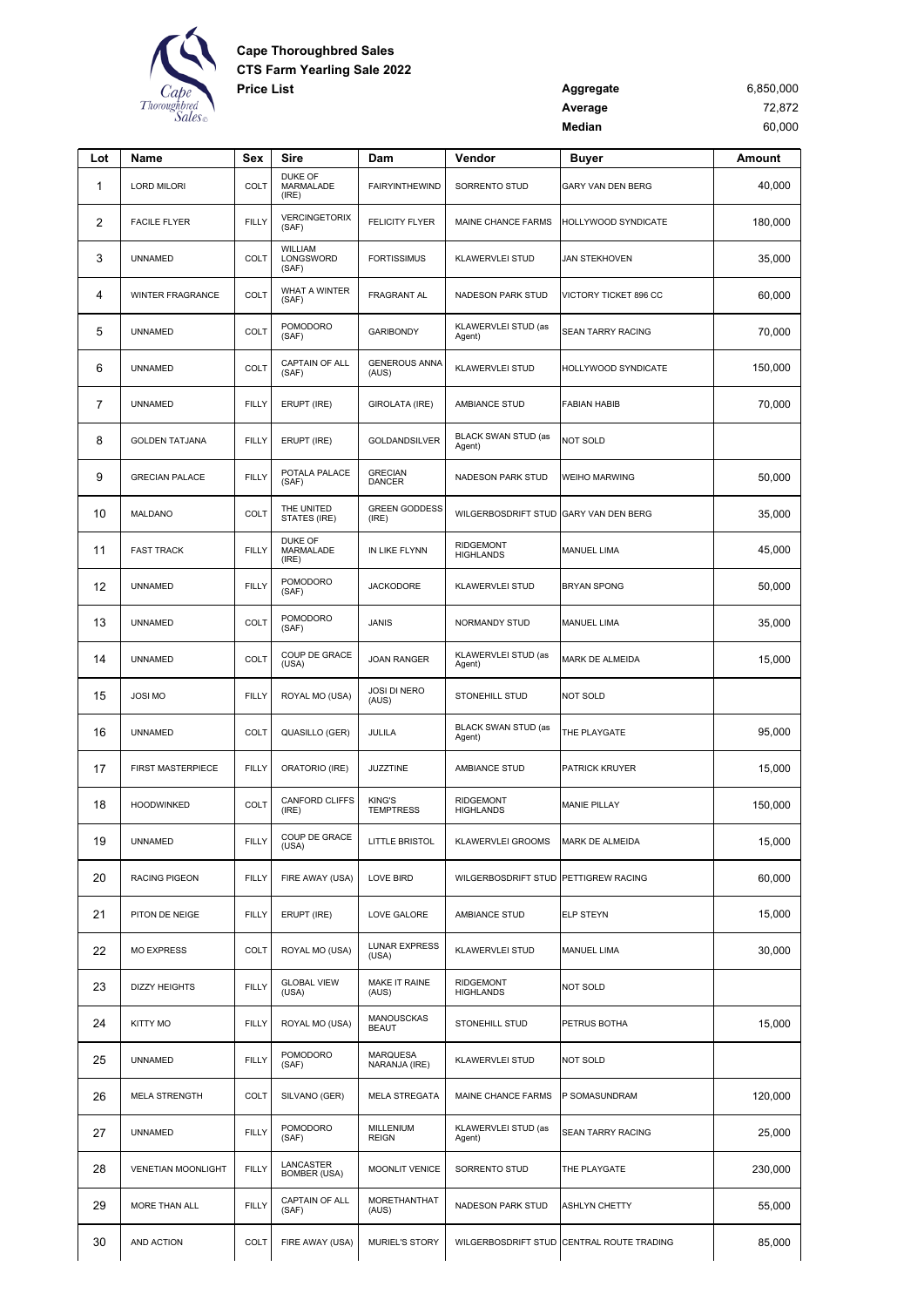

| <b>Price List</b> | Aggregate | 6,850,000 |
|-------------------|-----------|-----------|
|                   | Average   | 72.872    |
|                   | Median    | 60.000    |

| Lot | Name                    | Sex          | Sire                                | Dam                              | Vendor                                                       | <b>Buyer</b>                              | Amount  |
|-----|-------------------------|--------------|-------------------------------------|----------------------------------|--------------------------------------------------------------|-------------------------------------------|---------|
| 31  | <b>JET GREEN</b>        | <b>FILLY</b> | <b>GIMMETHEGREEN</b><br>GHT (AUS)   | <b>MYSTERIOUS JET</b>            | NADESON PARK STUD                                            | <b>WEIHO MARWING</b>                      | 300,000 |
| 32  | SPIRIT'S UNITE          | <b>COLT</b>  | THE UNITED<br>STATES (IRE)          | NAUTIC SPIRIT<br>(AUS)           | SYRILLA STUD                                                 | <b>ELP STEYN</b>                          | 50,000  |
| 33  | ALLEY OF FACT           | COLT         | <b>FLOWER ALLEY</b><br>(USA)        | <b>NICETY</b>                    | SYRILLA STUD                                                 | <b>ELP STEYN</b>                          | 50,000  |
| 34  | <b>NIGHT VIGIL</b>      | <b>FILLY</b> | VERCINGETORIX<br>(SAF)              | NOSSA (GB)                       | MAINE CHANCE FARMS                                           | PETTIGREW RACING                          | 240,000 |
| 35  | <b>OCEAN PALACE</b>     | <b>FILLY</b> | POTALA PALACE<br>(SAF)              | <b>OCEAN'S SWELL</b>             | <b>NADESON PARK STUD</b>                                     | VICTORY TICKET 896 CC                     | 40,000  |
| 36  | <b>STRING OF LIGHTS</b> | <b>FILLY</b> | <b>GLOBAL VIEW</b><br>(USA)         | <b>OKLAHOMA SKY</b>              | WILGERBOSDRIFT STUD ELP STEYN                                |                                           | 75,000  |
| 37  | ORIENTAL DREAM          | <b>FILLY</b> | QUERARI (GER)                       | ORIENTAL OAK                     | MAINE CHANCE FARMS                                           | SPORT CITY TRUST                          | 50,000  |
| 38  | MOUNTAIN OF SMOKE       | <b>COLT</b>  | ERUPT (IRE)                         | PEARL OF<br><b>BAHRAIN</b>       | DRAKENSTEIN STUD<br>(PTY) LTD                                | <b>COLIN NAIDOO</b>                       | 80,000  |
| 39  | <b>TENDER OFFER</b>     | <b>FILLY</b> | ORATORIO (IRE)                      | <b>PERFIDIA</b>                  | AMBIANCE STUD                                                | <b>BRYAN SPONG</b>                        | 60,000  |
| 40  | PERINI PALACE           | <b>FILLY</b> | TIME THIEF (AUS)                    | <b>PERINI</b>                    | NADESON PARK STUD                                            | <b>MANUEL LIMA</b>                        | 35,000  |
| 41  | <b>UNNAMED</b>          | <b>COLT</b>  | <b>POMODORO</b><br>(SAF)            | POSSIBLE DREAM                   | <b>KLAWERVLEI STUD</b>                                       | <b>BRETT CRAWFORD</b>                     | 115,000 |
| 42  | <b>UNNAMED</b>          | <b>FILLY</b> | <b>POMODORO</b><br>(SAF)            | PRINCESS MILO                    | <b>KLAWERVLEI STUD</b>                                       | <b>KENNETH PILLAY</b>                     | 100,000 |
| 43  | PRINCE OF TIBET         | <b>COLT</b>  | POTALA PALACE<br>(SAF)              | PRINCESS SASSI                   | SOETENDAL ESTATE (as<br>Agent)                               | <b>ELP STEYN</b>                          | 45,000  |
| 44  | PURPLENINJATURTLE       | <b>COLT</b>  | TIME THIEF (AUS)                    | PURPLE ORCHID<br>(GB)            | NADESON PARK STUD                                            | <b>WEICHONG MARWING</b>                   | 70,000  |
| 45  | AZALEAS FOR ALL         | <b>FILLY</b> | CAPTAIN OF ALL<br>(SAF)             | RED AZALEA<br>(AUS)              | NADESON PARK STUD                                            | <b>BRONKHORST RACING</b>                  | 55,000  |
| 46  | ROLL OF THE DICE        | COLD         | <b>FLOWER ALLEY</b><br>(USA)        | <b>RISK ALL</b>                  | WILGERBOSDRIFT STUD SPORT CITY TRUST                         |                                           | 50,000  |
| 47  | <b>UNNAMED</b>          | <b>FILLY</b> | <b>GIMMETHEGREENLI</b><br>GHT (AUS) | ROYAL JUBILEE                    | NORMANDY STUD                                                | <b>WEICHONG MARWING</b>                   | 50,000  |
| 48  | DHOW SOLO               | <b>FILLY</b> | ORATORIO (IRE)                      | <b>RUSTAR DHOW</b>               | AMBIANCE STUD                                                | ASHLYN CHETTY                             | 160,000 |
| 49  | <b>LINES CROSSED</b>    | COLT         | <b>CANFORD CLIFFS</b><br>(IRE)      | <b>SALTIRE</b>                   | <b>RIDGEMONT</b><br>HIGHLANDS                                | ETIENNE BRAUN                             | 70,000  |
| 50  | <b>BECKY SHARP</b>      | <b>FILLY</b> | RAFEEF (AUS)                        | SASSY SAL (AUS)                  | <b>RIDGEMONT</b><br><b>HIGHLANDS</b>                         | <b>KENNETH TRUTER</b>                     | 60,000  |
| 51  | <b>RUNWAY BOMB</b>      | <b>FILLY</b> | LANCASTER<br><b>BOMBER (USA)</b>    | <b>SCHIFFER</b>                  | DRAKENSTEIN STUD<br>(PTY) LTD                                | HPJ EN S VILJOEN                          | 120,000 |
| 52  | PALACE REVOLT           | <b>COLT</b>  | POTALA PALACE<br>(SAF)              | <b>SCORCHING</b>                 | NADESON PARK STUD                                            | <b>WEIHO MARWING</b>                      | 85,000  |
| 53  | <b>BOHEMIAN GROVE</b>   | <b>COLT</b>  | QUERARI (GER)                       | <b>BELLA</b><br>SPUMANTE         | <b>EQUINE MARKETING</b><br>SOLUTIONS (PTY) LTD<br>(as Agent) | <b>VERMAAK EQUINE</b>                     | 240,000 |
| 54  | <b>SUGARY SWEET</b>     | <b>FILLY</b> | ERUPT (IRE)                         | <b>SUGAR ALMOND</b>              | MAINE CHANCE FARMS                                           | <b>BRYAN SPONG</b>                        | 60,000  |
| 55  | <b>SUGAR BLAST</b>      | COLT         | ERUPT (IRE)                         | SUGAR PIE                        |                                                              | WILGERBOSDRIFT STUD CENTRAL ROUTE TRADING | 170,000 |
| 56  | <b>UNNAMED</b>          | COLT         | <b>GLOBAL VIEW</b><br>(USA)         | <b>SUGERPOVA</b>                 | KLAWERVLEI STUD (as<br>Agent)                                | <b>NOT SOLD</b>                           |         |
| 57  | MRS SHACKLETON          | <b>FILLY</b> | <b>CAPTAIN OF ALL</b><br>(SAF)      | <b>SUN AT</b><br><b>MIDNIGHT</b> | AMBIANCE STUD                                                | <b>DAVID CURRAN</b>                       | 30,000  |
| 58  | SHOUT AT THE MOON       | <b>FILLY</b> | ERUPT (IRE)                         | SYLVANITE                        | MAINE CHANCE FARMS                                           | AD STEYN                                  | 70,000  |
| 59  | <b>UNNAMED</b>          | <b>FILLY</b> | POMODORO<br>(SAF)                   | TAMBALANG                        | KLAWERVLEI STUD                                              | <b>LYNTON RYAN</b>                        | 35,000  |
| 60  | <b>UNNAMED</b>          | <b>FILLY</b> | POTALA PALACE<br>(SAF)              | <b>TANGO QUEEN</b>               | NORMANDY STUD                                                | <b>ELP STEYN</b>                          | 45,000  |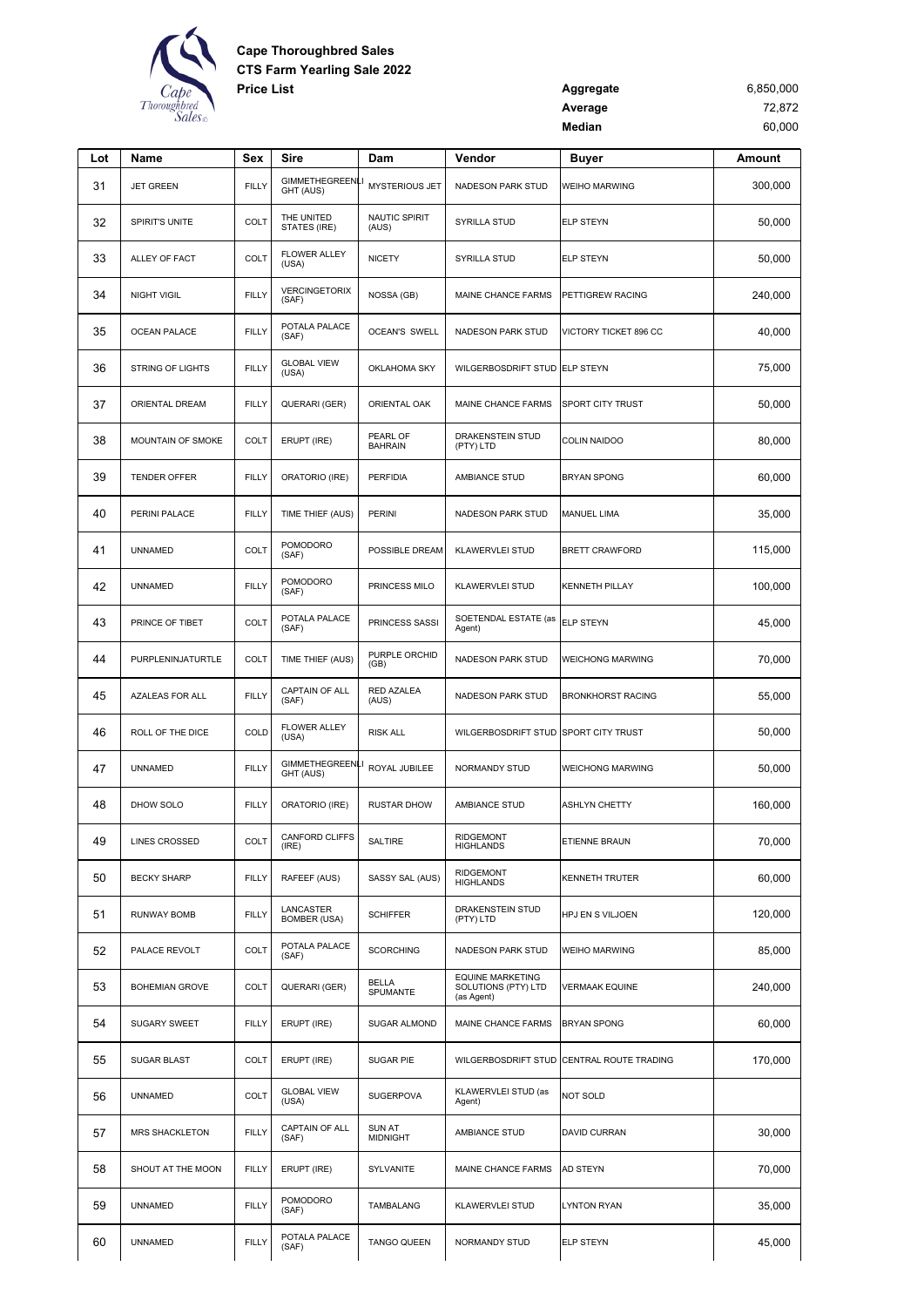

| <b>Price List</b> | Aggregate | 6,850,000 |
|-------------------|-----------|-----------|
|                   | Average   | 72,872    |
|                   | Median    | 60,000    |

| Lot | Name                    | <b>Sex</b>   | Sire                          | Dam                          | Vendor                                                       | <b>Buyer</b>             | Amount  |
|-----|-------------------------|--------------|-------------------------------|------------------------------|--------------------------------------------------------------|--------------------------|---------|
| 61  | <b>UNNAMED</b>          | <b>FILLY</b> | POMODORO<br>(SAF)             | <b>TIMEOUS</b>               | KLAWERVLEI STUD (as<br>Agent)                                | SPORT CITY TRUST         | 30,000  |
| 62  | THUNDERANDDUST          | <b>COLT</b>  | ERUPT (IRE)                   | TRAVEL UP<br><b>FRONT</b>    | LAMMERSKRAAL STUD                                            | <b>GLEN KOTZEN</b>       | 130,000 |
| 63  | <b>UNNAMED</b>          | COLT         | ROYAL MO (USA)                | <b>TRIPLE DIGIT</b>          | STONEHILL STUD                                               | WITHDRAWN                |         |
| 64  | <b>UNNAMED</b>          | <b>FILLY</b> | ERUPT (IRE)                   | <b>UPPER HOUSE</b>           | NORMANDY STUD                                                | <b>BRONKHORST RACING</b> | 90,000  |
| 65  | IT'S UP TO ME           | <b>FILLY</b> | TIME THIEF (AUS)              | <b>UPTOTHEMOON</b>           | NADESON PARK STUD                                            | <b>MANUEL LIMA</b>       | 25,000  |
| 66  | <b>GRADUATION TIME</b>  | <b>COLT</b>  | TIME THIEF (AUS)              | VALEDICTION                  | <b>NADESON PARK STUD</b>                                     | <b>GLEN KOTZEN</b>       | 50,000  |
| 67  | <b>SWITCHEROO</b>       | COLT         | DUKE OF<br>MARMALADE<br>(IRE) | <b>VICE VERSA</b>            | <b>RIDGEMONT</b><br><b>HIGHLANDS</b>                         | HOLLYWOOD SYNDICATE      | 80,000  |
| 68  | AMONGST THE THORNS      | COLT         | <b>FLOWER ALLEY</b><br>(USA)  | <b>VINTAGE ROSE</b>          | WILGERBOSDRIFT STUD                                          | <b>MGAS BLOODSTOCK</b>   | 90,000  |
| 69  | <b>BULGARIAN TIME</b>   | <b>FILLY</b> | TIME THIEF (AUS)              | <b>VISHNA</b>                | NADESON PARK STUD                                            | CJ LENSLEY HORSE RACING  | 15,000  |
| 70  | SUCCESSFUL LADY         | <b>FILLY</b> | CAPTAIN OF ALL<br>(SAF)       | WAFIQAH                      | <b>NADESON PARK STUD</b>                                     | <b>NOT SOLD</b>          |         |
| 71  | <b>UNNAMED</b>          | COLT         | WILLIAM<br>LONGSWORD<br>(SAF) | WE HAVE LIFT<br>OFF          | KLAWERVLEI STUD (as<br>Agent)                                | CRAWFORD RIX RACING      | 45,000  |
| 72  | <b>MO RIDGE</b>         | <b>COLT</b>  | ROYAL MO (USA)                | <b>WEST RIDGE</b>            | STONEHILL STUD                                               | ANDREW BRAND             | 55,000  |
| 73  | <b>UNNAMED</b>          | <b>FILLY</b> | WILLIAM<br>LONGSWORD<br>(SAF) | ABELIA (AUS)                 | <b>KLAWERVLEI STUD</b>                                       | WITHDRAWN                |         |
| 74  | <b>ABOUND</b>           | COLT         | TIME THIEF (AUS)              | <b>AIRBOUND</b>              | NADESON PARK STUD                                            | GARY VAN DEN BERG        | 40,000  |
| 75  | <b>VILLAGE GREEN</b>    | <b>FILLY</b> | <b>FLOWER ALLEY</b><br>(USA)  | <b>AIRCON</b>                | <b>WILGERBOSDRIFT STUD</b>                                   | PETTIGREW RACING         | 110,000 |
| 76  | SAHNISH GIRL            | <b>FILLY</b> | TIME THIEF (AUS)              | <b>ARIKARA</b>               | NADESON PARK STUD                                            | <b>WEIHO MARWING</b>     | 30,000  |
| 77  | ALEXIS ZORBA            | COLT         | ERUPT (IRE)                   | <b>ARISSA</b>                | MAINE CHANCE FARMS                                           | HOLLYWOOD SYNDICATE      | 90,000  |
| 78  | <b>UNNAMED</b>          | <b>FILLY</b> | POTALA PALACE<br>(SAF)        | <b>ASHRAM</b>                | <b>NORMANDY STUD</b>                                         | <b>AD STEYN</b>          | 15,000  |
| 79  | <b>UNNAMED</b>          | COLT         | VISIONAIRE (USA)              | BIG MONA (USA)               | <b>KLAWERVLEI STUD</b>                                       | <b>GARY VAN DEN BERG</b> | 60,000  |
| 80  | <b>BOSNAY</b>           | <b>FILLY</b> | POTALA PALACE<br>(SAF)        | <b>BREAK OF DAWN</b>         | AMBIANCE STUD                                                | P SOMASUNDRAM            | 15,000  |
| 81  | <b>GRACE UPON GRACE</b> | <b>FILLY</b> | WILLIAM<br>LONGSWORD<br>(SAF) | <b>BRIGTNUMBERFIVE</b>       | <b>CROFT STUD</b>                                            | COLIN NAIDOO             | 65,000  |
| 82  | <b>UNNAMED</b>          | COLT         | ORATORIO (IRE)                | <b>BURSARY</b>               | SORRENTO STUD                                                | FAR END RACING           | 15,000  |
| 83  | <b>UNNAMED</b>          | <b>FILLY</b> | ELUSIVE FORT<br>(SAF)         | CALL OF THE<br><b>HUNT</b>   | BLACK SWAN STUD (as<br>Agent)                                | P SOMASUNDRAM            | 65,000  |
| 84  | WEHAVEASITUATION        | <b>FILLY</b> | MASTER OF MY<br>FATE (SAF)    | <b>CAPTAIN'S</b><br>CATCH    | NORMANDY STUD (as<br>Agent)                                  | <b>RICK ACHMAT</b>       | 60,000  |
| 85  | DANCE MO                | <b>FILLY</b> | ROYAL MO (USA)                | CARE TO DANCE<br>(CAN)       | KLAWERVLEI STUD                                              | <b>NOT SOLD</b>          |         |
| 86  | <b>UNNAMED</b>          | <b>FILLY</b> | MASTER OF MY<br>FATE (SAF)    | <b>CASHMERE 'N</b><br>CAVIAR | <b>EQUINE MARKETING</b><br>SOLUTIONS (PTY) LTD<br>(as Agent) | WITHDRAWN                |         |
| 87  | <b>CAT'S MEOW</b>       | <b>FILLY</b> | POMODORO<br>(SAF)             | <b>CAT'S PAW</b>             | MAINE CHANCE FARMS                                           | THE PLAYGATE             | 80,000  |
| 88  | <b>UNNAMED</b>          | <b>FILLY</b> | POMODORO<br>(SAF)             | <b>CELESTINA</b>             | KLAWERVLEI STUD (as<br>Agent)                                | WITHDRAWN                |         |
| 89  | <b>UNNAMED</b>          | COLT         | <b>WILLOW MAGIC</b><br>(AUS)  | <b>CHAMPENOIS</b>            | KLAWERVLEI STUD                                              | <b>BRYAN SPONG</b>       | 35,000  |
| 90  | <b>MARIE MANCINI</b>    | <b>FILLY</b> | LOUIS THE KING<br>(SAF)       | CHANUKAH                     | SORRENTO STUD                                                | MARK DE ALMEIDA          | 15,000  |